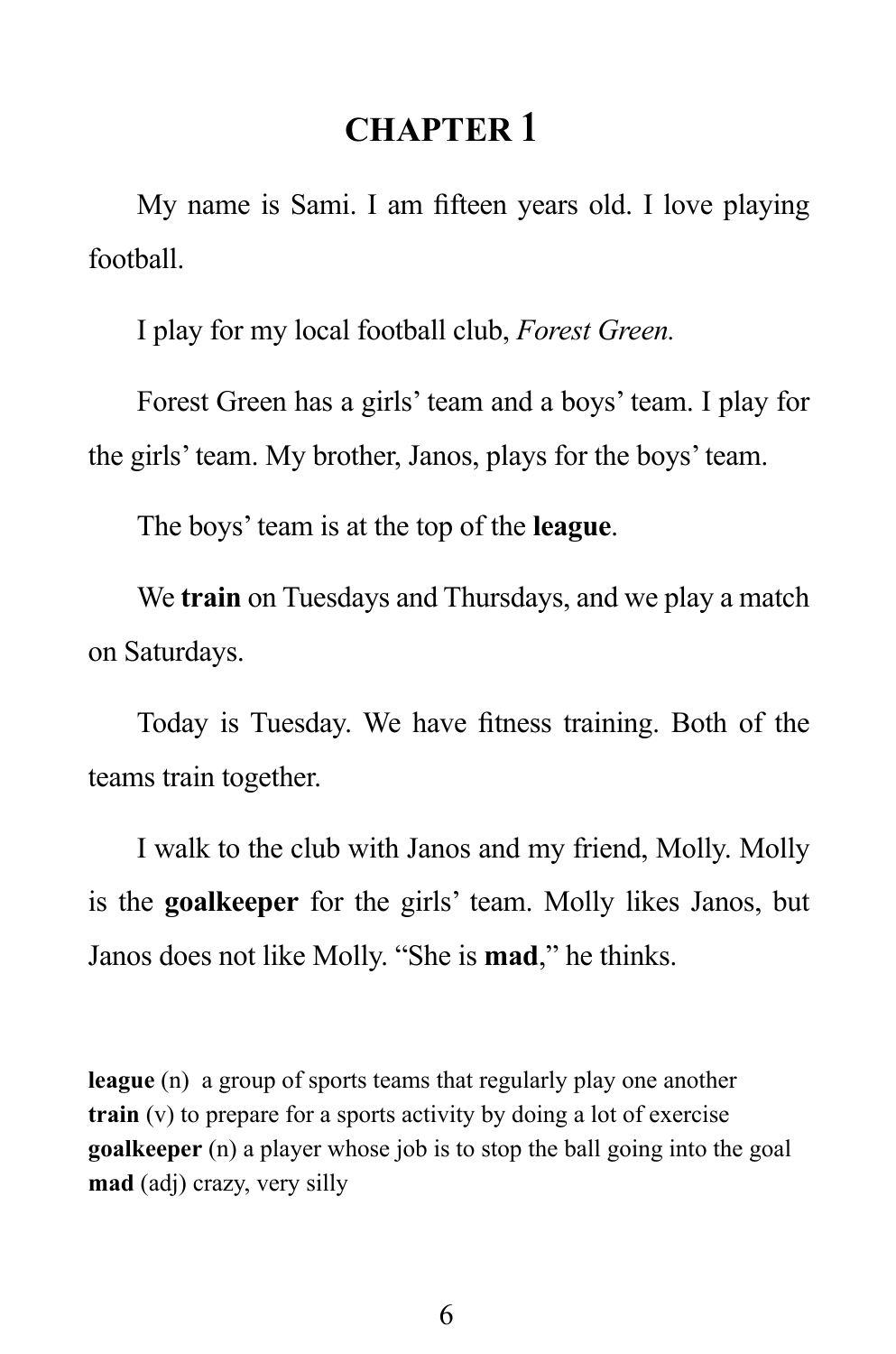

*I walk to the club with Janos and my friend, Molly.*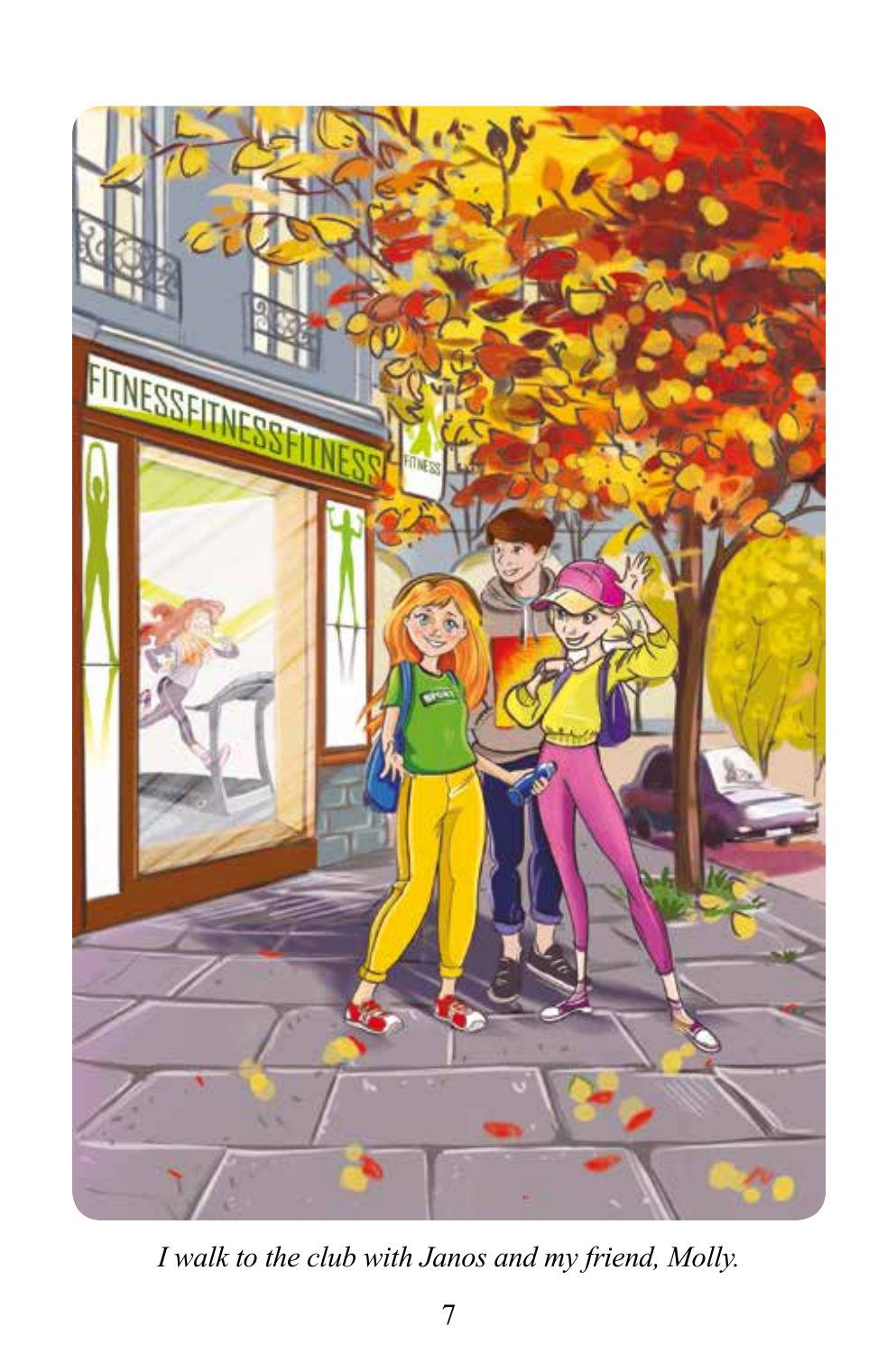After the fitness training, we **jog** around the **pitch**.

The boys are running **ahead**. They are **showing off**. Some of the girls are running after them.

Molly and Janos are jogging together.

"Not so fast," shouts Julia.

Julia is the manager of the girls' team. She is **in charge of** fitness training.

"Jog backwards," shouts Julia.

I am going backwards faster than others.

"Forwards," shouts Julia.

Sometimes we jog forwards. Sometimes we jog backwards.

We jog around the pitch twice.

**jog** (v) to run slowly **pitch** (n) an area of ground for playing a sports game **ahead** (adv) in front; toward front **show off** (phrasal verb) to try to impress other people with your abilities or with things that you have **be in charge** (phrase) to be responsible for something; to be in control of something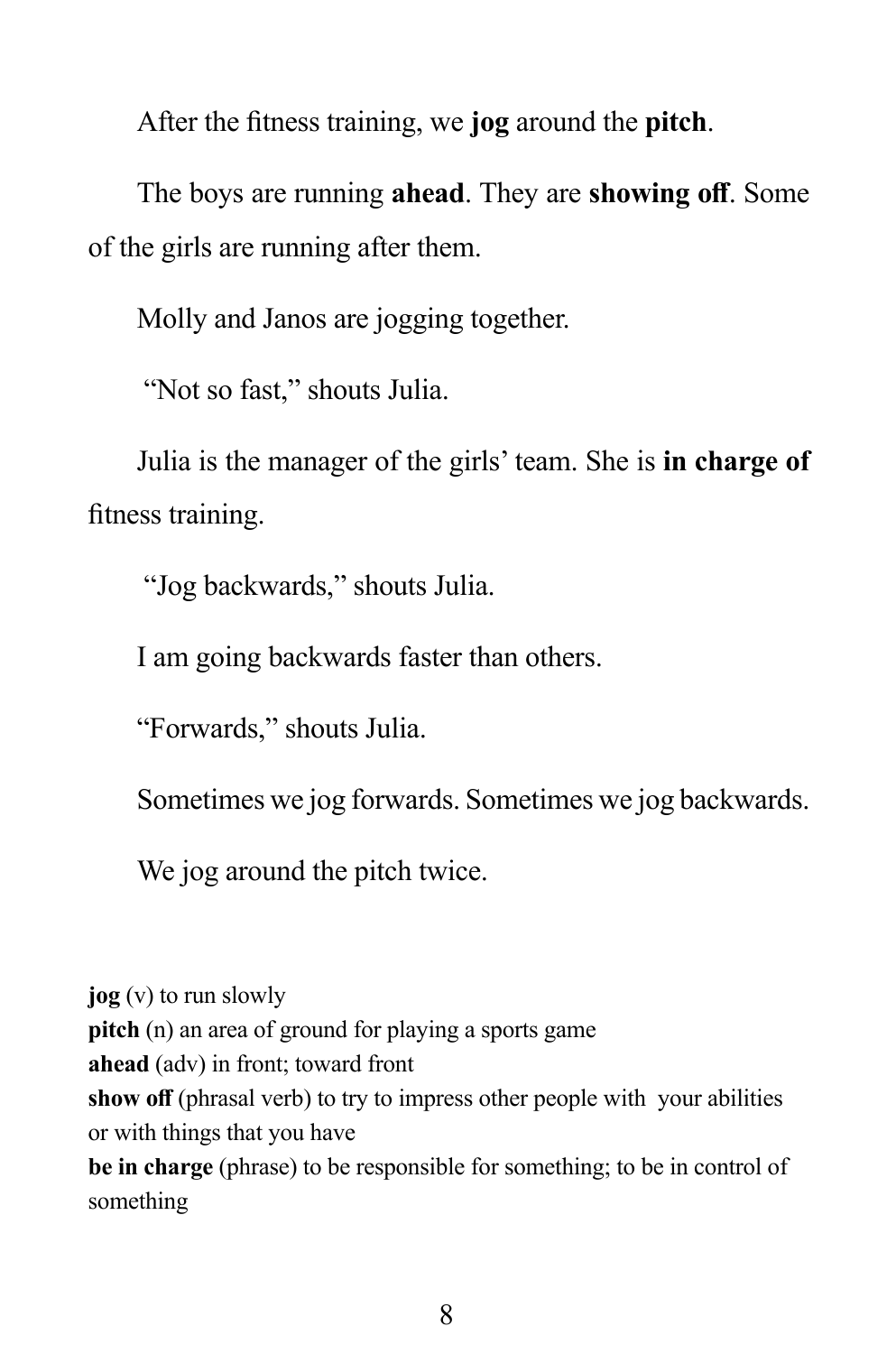

*Molly and Janos are jogging together.*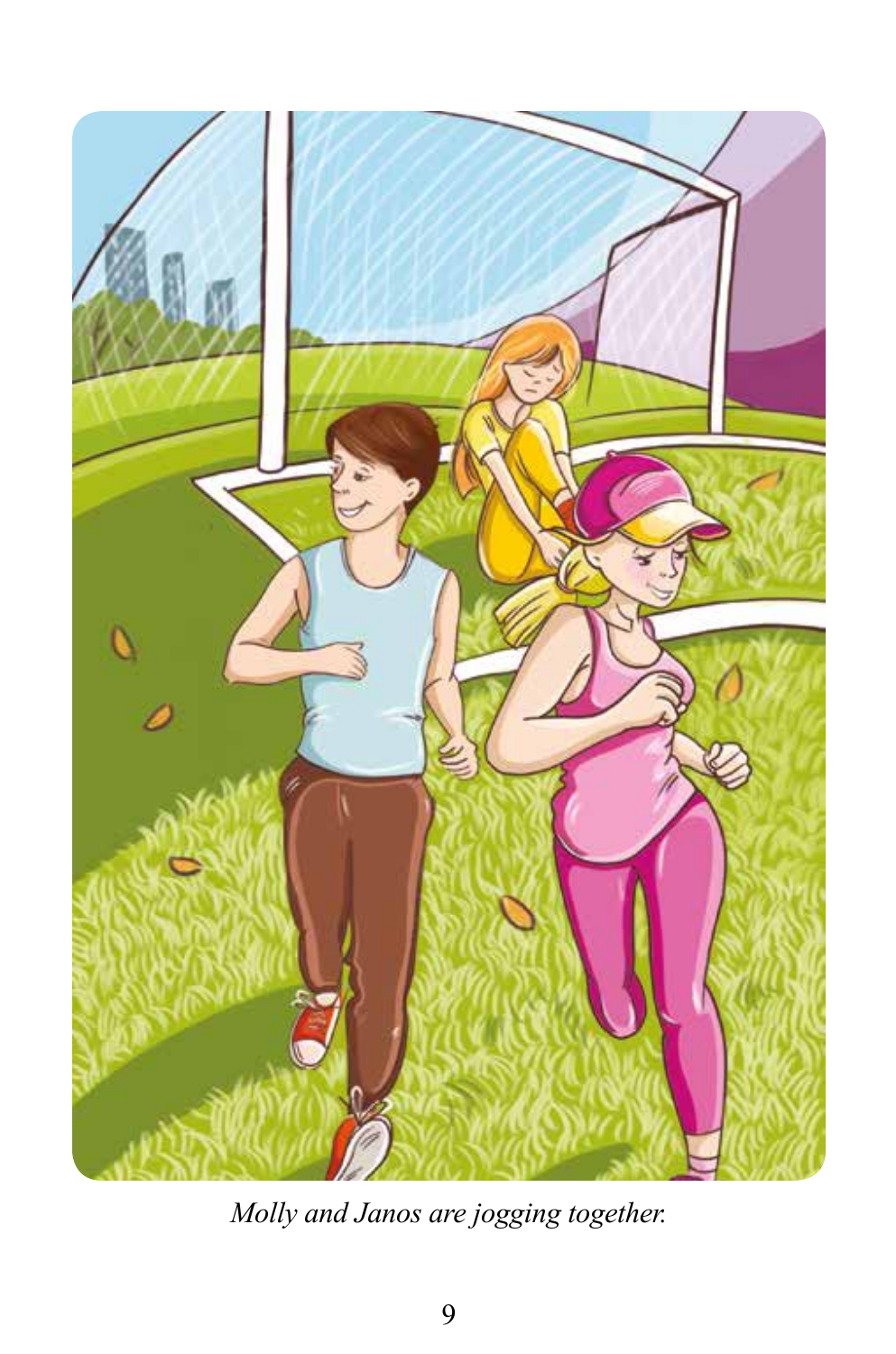# **GRAMMAR CHECK**

## **Write these sentences in the question form. Test 1**

| 1. | She wears her football strip on Saturday.<br>Does she wear her football strip on Saturday? |
|----|--------------------------------------------------------------------------------------------|
| 2. | He plays chess with his friends every day.                                                 |
| 3. | They train every Tuesday and Thursday.                                                     |
| 4. | She visits her friend every Sunday.                                                        |
| 5. | The manager gives the players instructions.                                                |
| 6. | We lose the match.                                                                         |
| 7. | Pete does press-ups every morning.                                                         |
| 8. | She speaks four languages.                                                                 |
| 9. | He runs so fast.                                                                           |
|    | 10. They jog around the pitch twice.                                                       |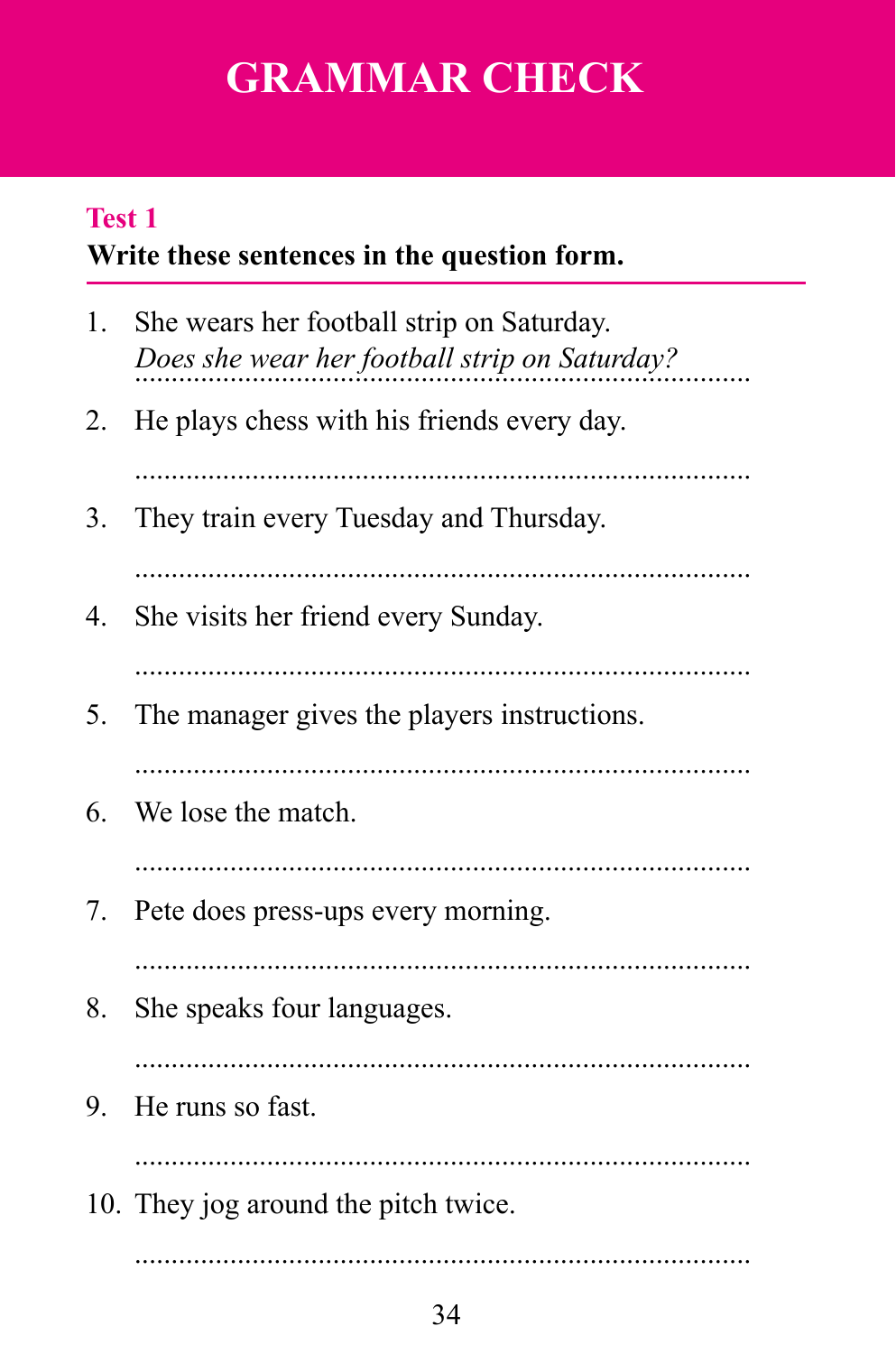#### **Test 2**

#### **Complete the sentences with an appropriate preposition.**

- 1. They train ............... Tuesdays and Thursdays.
- 2. The boys' team is ............... the top of the league.
- 3. Most of the time on Thursday, they practise ............... the ball.
- 4. The players are talking ............... the game tomorrow.
- 5. Saturday is my favourite day ............... the week.
- 6. Molly and I walk ............... the football ground.
- 7. She is sitting next ............... the manager during the game.
- 8. Sami plays ............... her local club called Forest Green.